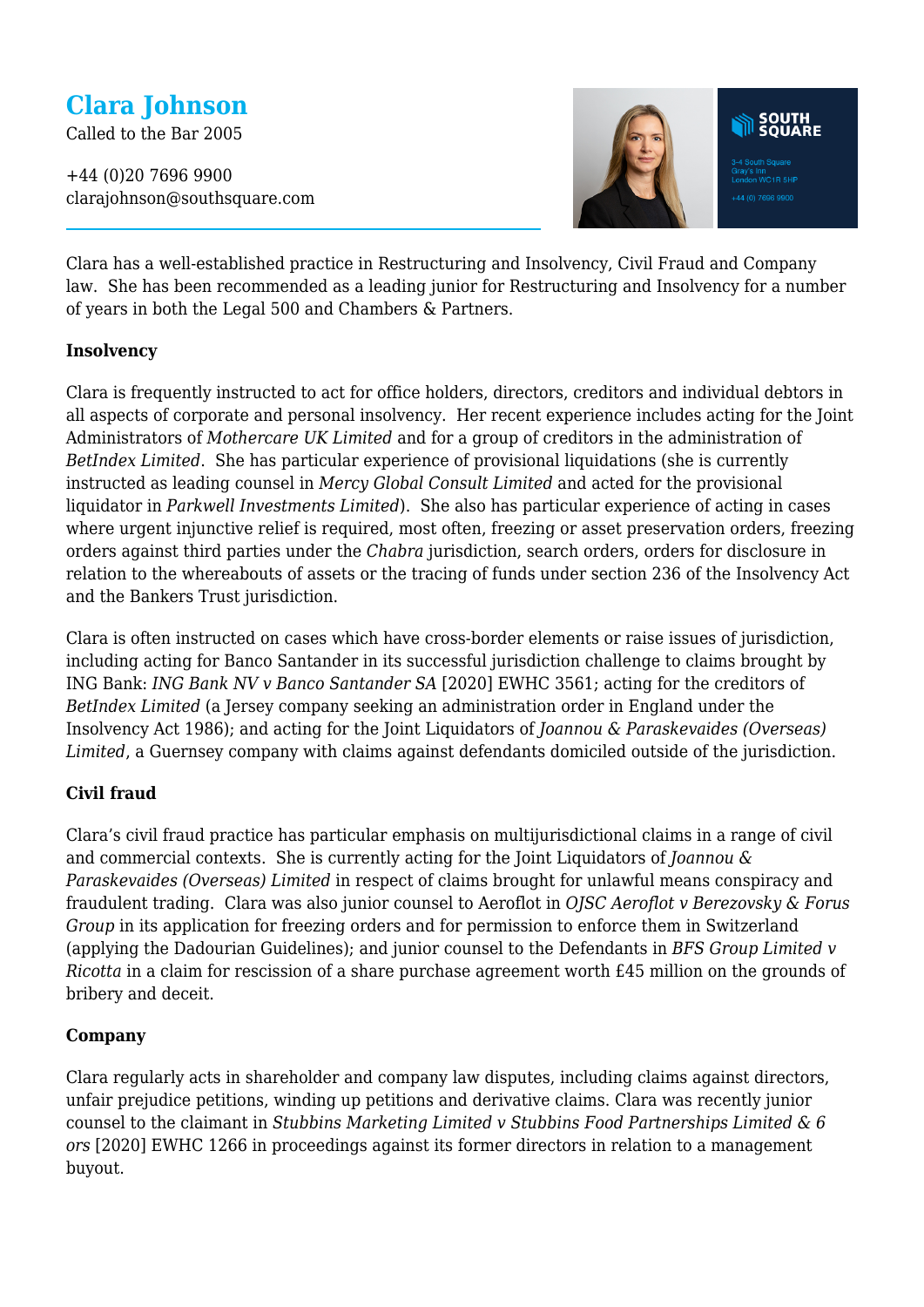She is commended in the legal directories for providing *"excellent advice"* and as having *"incredible"* knowledge of the insolvency regime, as well as being *"excellent on her feet"* and *"well-liked by clients".*

# **Insolvency and Restructuring**

- *Joannou & Paraskevaides (Overseas) Limited (In Liquidation)***:** acting as junior counsel to the Joint Liquidators of a Guernsey company with construction business based in Middle East, Libya and Cyprus, with debts of c.\$1b. Proceedings issued in Guernsey for unlawful means conspiracy, wrongful trading, fraudulent trading and breach of fiduciary duty. Led by Philip Marshall QC.
- *BetIndex Limited:* acted for group of creditors of Football Index in relation to the directors' application to appoint administrators over Jersey registered company providing an online football betting service.
- *Mercy Global Consult Limited (In Liquidation):* acting for Liquidators in relation to claims arising out a VAT fraud. Obtained freezing orders, asset preservation orders and search orders upon appointment as provisional liquidators, and extensive disclosure orders against banks under section 236 and the *Bankers Trust* jurisdiction.
- *Service Terminal LLC v Drelle:* acting for creditor in relation to a bankruptcy petition against the debtor in relation to a judgment debt obtained in Russia.
- *Mothercare UK Limited (In Administration):* acted for the joint administrators of Mothercare in relation to their application to obtain a retrospective administration order following *Gregory v A.R.G. (Mansfield) Ltd* [2020] BCC 641, and an extension of the period of administration.
- *TMG Brokers Ltd (In Liquidation)* **[2021] EWHC 1379**: acted for Liquidator in claims against two former directors and shareholders of the company, in relation to their misfeasance and breach of fiduciary duty.
- *Ingram v Singh* **[2021] EWHC 639**: acted for Liquidator in the Inquiry as to loss against the former directors of the company found to have acted in breach of fiduciary duty.
- *ING Bank NV v Banco Santander SA* **[2020] EWHC 3561**: acted for Banco Santander in its application against ING Bank challenging the jurisdiction of the court on the basis that the claim fell under the Insolvency Regulation 1346/2000 and within the bankruptcy exception under article 1(2)(b) under the Brussels Recast Regulation 1215/2012. Led by Robin Dicker QC.
- *Maplecross Properties Limited (In Liquidation)***:** advising Joint Liquidators of Guernsey company in relation to the realisation of assets (part of which are indirectly owned by the LIA).
- *BHS Limited (In Liquidation):* acted for former director of BHS Limited in relation to disqualification proceedings brought by the Secretary of State.
- *Hilsdon v Weir* **[2017] EWHC 983***;* **[2017] B.P.I.R 1088**: appeal by bankrupt against order suspending discharge from bankruptcy indefinitely.
- *Rahman v Pickard* **[2017] EWHC 770**: appeal by bankrupt's spouse in relation to order for possession and sale of matrimonial property.
- *Coventry v Lawrence* **[2015] UKSC 50**: acted for R3 as interveners in the Supreme Court costs appeal considering whether to strike-down CFAs under the Access to Justice Act ('AJA') scheme.
- *Re Listowel Trading Limited (In Liquidation)* **[2015] 2WLUK 238**: three-day trial against director for wrongful trading, misfeasance and breach of fiduciary duty.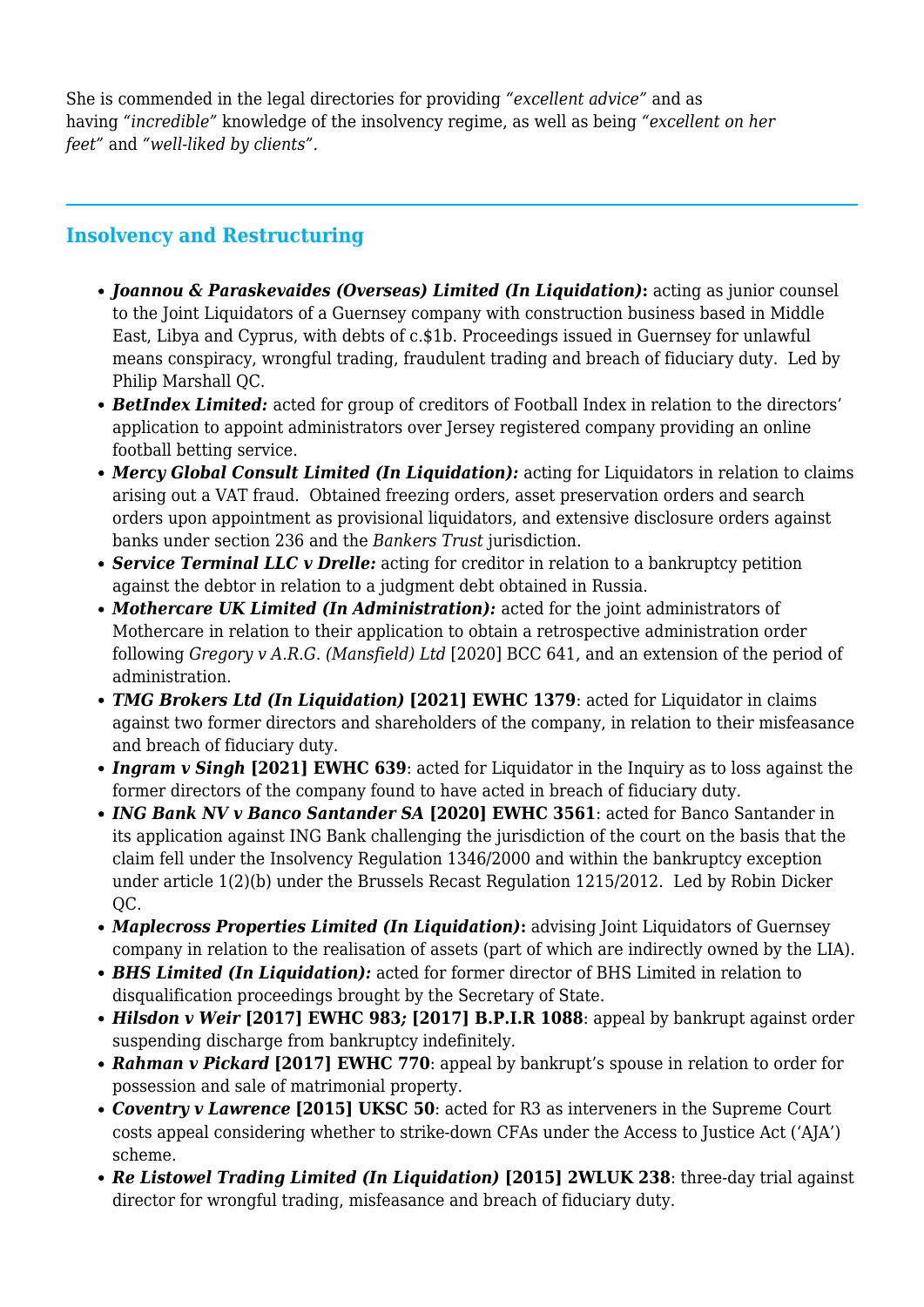- *Re Parkwell Investments Limited* **[2014] EWHC 3381; [2014] BCC 721**: acted for provisional liquidator in relation to the company's appeal against the provisional liquidation order. Company alleged to be engaged in MTIC fraud.
- *Ensygnia Limited v David Rickard* **[2014] EWHC 1184**: successfully represented creditor in opposition to an injunction restraining presentation of a winding up petition.
- *Mahon v FBN Bank (UK) Limited* **[2011] EWHC 1432; [2012] BCLC 83**: debtor's appeal against order dismissing application setting aside statutory demand based on debt due under a personal guarantee.
- *UK Communications Limited (In Liquidation) v Nahim* **[2010] EWHC 1691**: dishonest assistance and conspiracy arising out of MTIC fraud.
- *Holmes v Mainstream Ventures Limited* **[2009] EWHC 3330**: costs following dismissal of winding petition.
- *Brittain v Noskova* **[2009] EWHC 2294**: scope of a possession order under an order appointing an enforcement receiver.
- *Official Receiver v Southey* **[2009] BPIR 89**: bankruptcy restrictions order.

## **Commercial Litigation**

- *Kwaji v Shaw* **[2019] EWHC 1467**: Acting for Defendant in dispute concerning ownership of property, in which claimant alleges fraud and collusion. Obtained order for security for costs.
- *The Belgravia Trichological Group Limited v Exterion Media (UK) Limited* (QBD, 2014): acted as junior counsel to the defendant in respect of a claim for damages in respect of breach of an advertising agency contract. Led by Peter Knox QC.
- *Intertrade Europe SRL & Intertrade Europe (UK) Limited v Pearce* (ChD, 2011): obtained injunctions for the claimants to restrain defendant's continued unlawful use of and access to its domain names

## **Company**

- *Bird v Lantern Recovery LLP* **[2021] EWHC 1379***:* acted for Defendants in relation to a claim for repayment of dividends (and other monies), which were waived as a result of the alleged undue influence of the defendant. Led by Thomas Roe QC.
- *Stubbins Marketing Limited v Stubbins Food Partnerships Limited (In Administration) & 6 ors* **[2020] EWHC 1266:** acted as junior counsel to the claimant in respect of claims against former directors and related parties arising out of a management buyout. Led by Thomas Roe QC.
- *Tonstate Group Limited***;** *Matyas & ors v Wojakovski***:** acted for Petitioner in respect of s.994 petition in relation to the Tonstate Group companies, which purchased and developed Hilton Hotels. Acted in relation to mandatory injunction requiring the repayment of a director's loan.
- *Re Resourceful Earth Limited* **[2018] EWHC 1185; [2018] 2 BCLC 251**: represented defendants in relation to claim for allegedly wrongful use of 'Drag Along' provisions in a Shareholders' Agreement.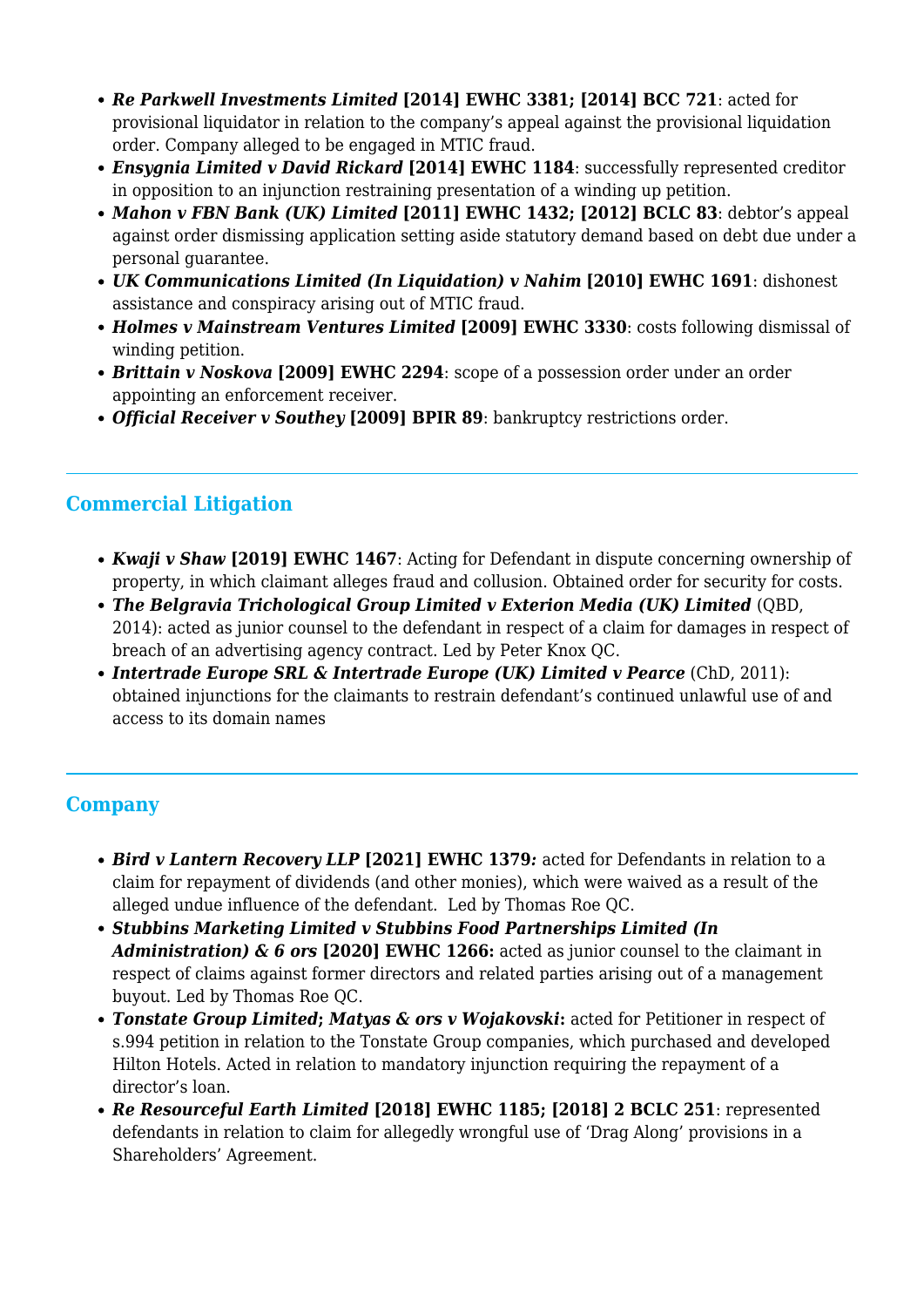# **Civil Fraud**

- *OEC v Dean & 8 ors* **[2018] EWHC 2759; [2019] 1 WLR 82** represented two defendants in relation to a claim for \$87m arising out of the purchase of an oil rig in Iran.
- *OJSC Aeroflot v Berezovsky & Forus Group* (ChD, 2017): acted as junior counsel to *Aeroflot* in relation to its applications for freezing orders against the Defendants and permission to enforce the orders in Switzerland (applying the Dadourian Guidelines). Led by Aidan Casey QC.
- *BFS Group Limited v Ricotta* (QBD, 2017): acted as junior counsel to a group of defendants in relation to claims brought by BFS for rescission of a share purchase agreement worth £45 million on the grounds of bribery and deceit. Led by Thomas Roe QC.
- *Inn Take (UK) Limited (In Liquidation)*: three-day High Court trial against four defendants arising out of "creditor-resistance" fraud perpetrated against various utility companies.
- *Re Parkwell Investments Limited* [2014] EWHC 3381; [2014] BCC 721: acting for provisional liquidators in relation to the company's appeal against the provisional liquidation order. Company alleged to be engaged in MTIC fraud.
- *UK Communications Limited (In Liquidation) v Nahim* [2010] EWHC 1691: dishonest assistance and conspiracy arising out of MTIC fraud.

### **Offshore**

- *Joannou & Paraskevaides (Overseas) Limited (In Liquidation)*: acting as junior counsel to the Joint Liquidators of a Guernsey company with construction business based in Middle East, Libya and Cyprus, with debts of c.\$1b. Obtained recognition order under s.426 in High Court.
- Acting for Liquidator of group of companies, including a Guernsey limited partnership, in relation to claims against its directors and third parties for alleged fraudulent trading in relation to a scheme which defrauded hundreds of consumers.
- *Maplecross Properties Limited (In Liquidation)***:** advising Joint Liquidators of Guernsey company (whose 50% UBO is the Libyan Investment Fund) in relation to sanctions issues concerning the sale of land in England, the move from voluntary liquidation to compulsory liquidation and the merits of a claim against International Group pending in the High Court.

## **Awards and Recommendations**

#### **Chambers and Partners 2021**

*"She is really pleasant to deal with – very measured, very detailed and provides very good-quality advice. She is also understated on her feet and is calm, confident and assured in court".*

#### **Chambers and Partners 2020**

*"Clara provides excellent advice and is well liked by clients, who appreciate her easy-going manner and team approach."*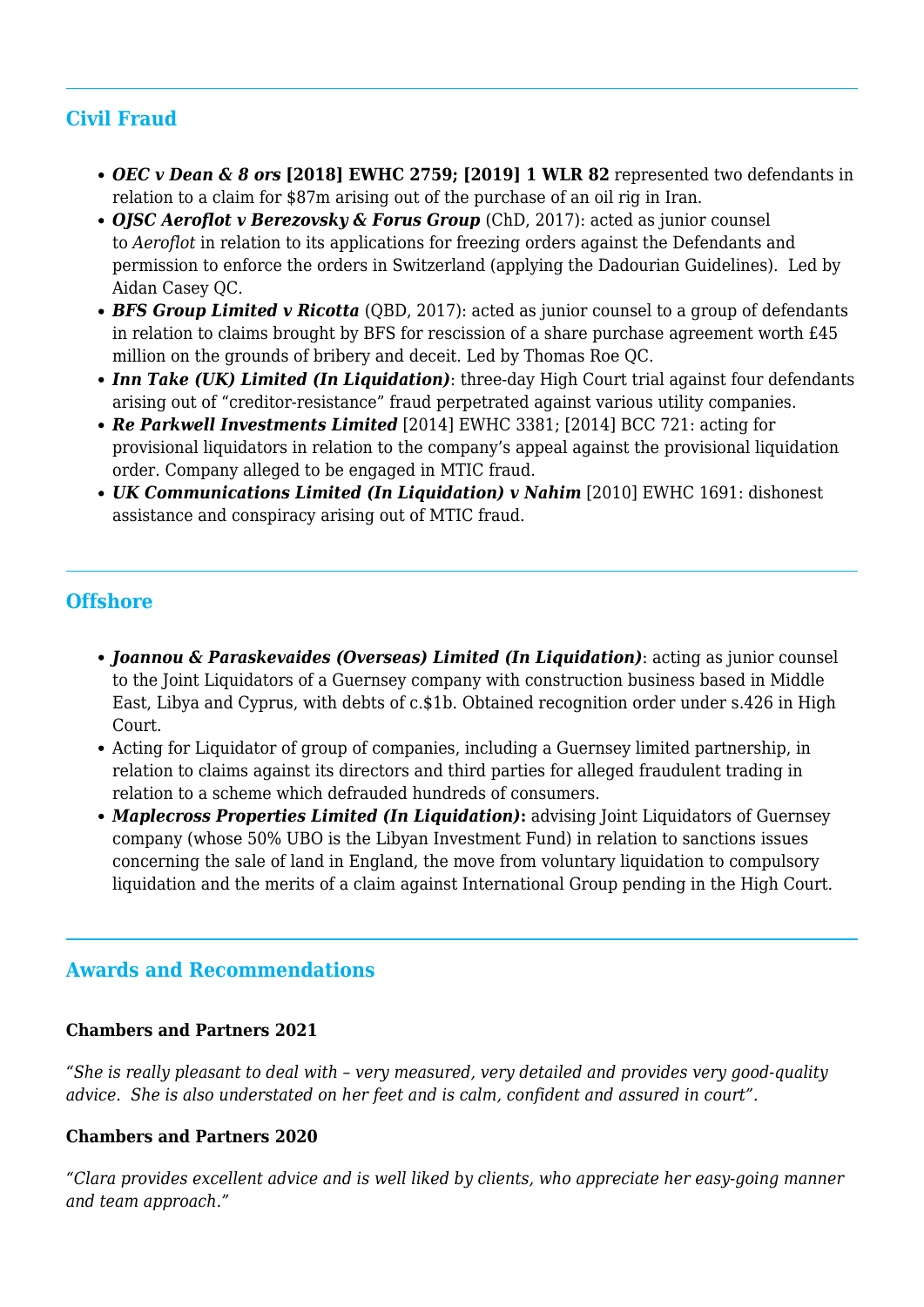*"She is very impressive – she provides very clear advice and she knows where to push and how hard. She is very good tactically and intellectually, and her drafting and advocacy skills are very good."*

 *"Her knowledge of the insolvency regimen is incredible. She is very good with clients and sees their legal problems in a commercial context and finds solutions to difficult situations."*

#### **Chambers and Partners 2019**

"She is technically brilliant and an extremely able barrister who is very easy to deal with. She is very bright, analyses things well and represents clients very well in court."

"She is very hard-working and provides confident advice."

#### **Chambers and Partners 2018**

'She is very good on the paperwork, knowledgeable on the law and provides good client service – she is proactive and commercial.'

'She works extremely hard for her clients and goes the extra mile.'

'She is user-friendly, practical and efficient'.

#### **Chambers and Partners 2017**

'She is personable and provides practical, timely advice.'

#### **Chambers and Partners 2016**

'She deals with papers and advice promptly and her advice is sound and succinct.'

#### **Legal 500 (2021)**

*"My go-to junior counsel for insolvency, complex fraud and asset recovery claims. She is calm in the face of pressure, regularly dealing with injunctions and urgent applications. She has a rightly deserved reputation for excellence in her practice areas''.*

#### **Legal 500 (2020)**

*"She is excellent on her feet and her document work is superb"*

#### **Legal 500 (2018)**

*'Good attention to detail and a calm manner with clients.'*

#### **Legal 500 (2017)**

*'She takes a commercial and practical approach to litigation.'*

#### **Legal 500 (2015)**

*'Spots things that others miss.'*

#### **Legal 500 (2014)**